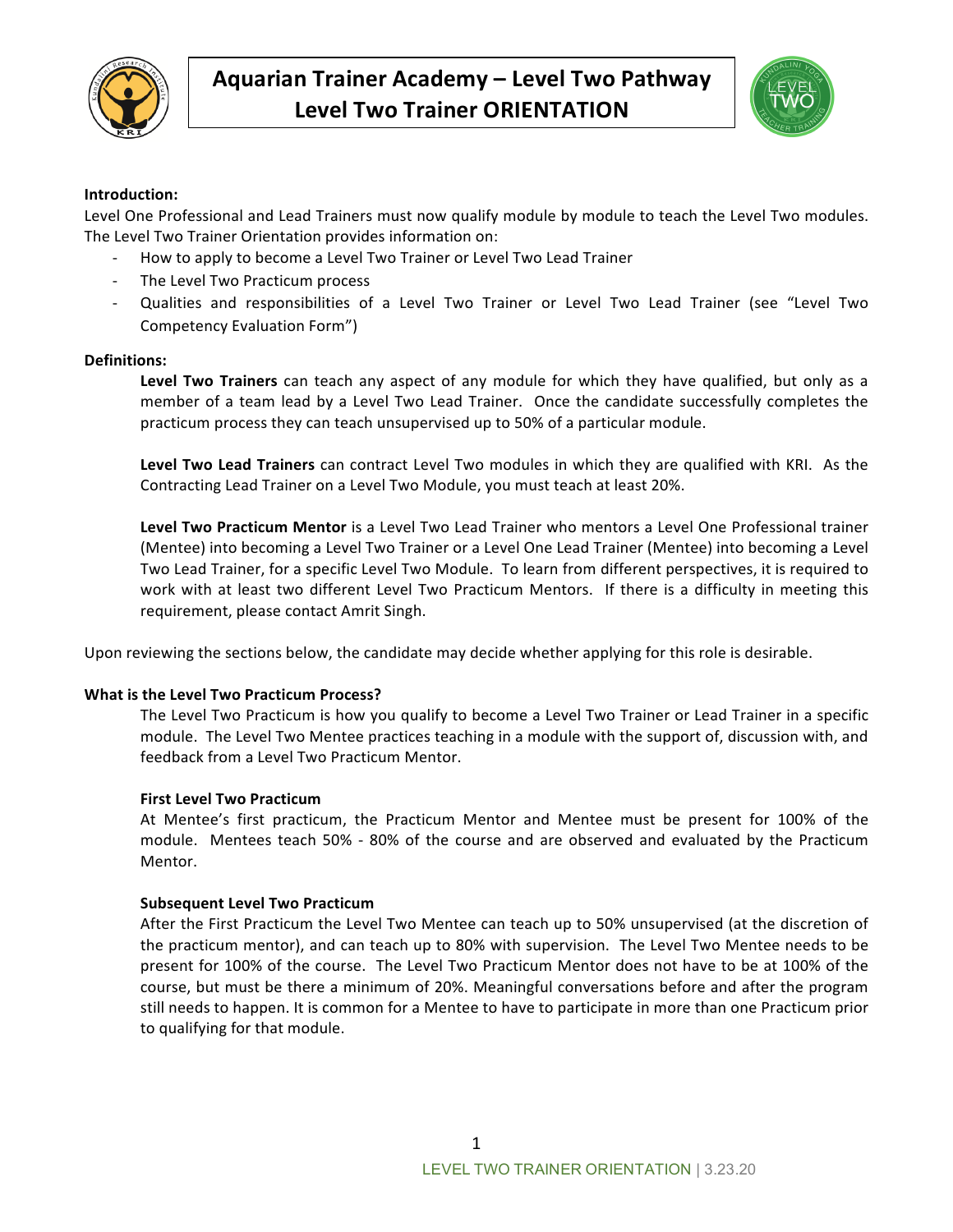

| NDALINI<br>0<br><b>TRAIN</b><br>CHE |
|-------------------------------------|
|                                     |

## **Steps to begin Entry to Level Two Trainer Process:**

- 1. Identify a Level Two Practicum Mentor for the specific module you are wanting to qualify for, and choose a specific course you will work together on.
- 2. Fill out the Level Two Competency Evaluation and discuss with Practicum Mentor.
- 3. If both agree to participate in the Practicum Process, send the Level Two Forms to KRI to: AcademyAdmin@kriteachings.org
	- a. Level Two Trainer Application
	- b. Level Two Competency Evaluation Form
	- c. 3 letters of recommendation
	- d. **Optional:** Fill out the Level Two Mentor-Mentee Operating Agreement with your Practicum Mentor.
- 4. Once KRI receives the documents an interview will be held (in person or remotely).

#### Level Two Practicum Process:

- 1. Level Two Practicum Mentor and Mentee must spend time both before and after the course discussing aspects of being a Level Two Trainer such as:
	- a. What are the learning objectives for this module? How is the curriculum being crafted to deliver and achieve these objectives?
	- b. What is unique about being a Level Two Trainer, different than a Level One Trainer?
	- c. Reviewing the Level Two Competencies what they mean, why they are required, the level of proficiency you currently demonstrate
	- d. How the course went were the learning objectives for that module met? What worked and what could be improved in the areas of admin, logistics, curriculum organization, and presentation
	- e. The Level Two Practicum Mentor's recommendation whether you should be qualified for this module or not. If not, why not? And what would have to be demonstrated in order to qualify?
- 2. In your Level Two Practicum Process, you are a co-teacher and an active partner in all curriculum, program and logistics planning. Your name should be added to the trainer team for PR and the contract.
	- a. If this is your first Level Two Practicum, you teach 50% 80% of the classroom hours, and are present for 100% of the module. Your Practicum Mentor also needs to be present for 100% of the module when it is your first Level Two Practicum.
	- b. In subsequent practicums, the Level Two Practicum Mentee can teach up to 50% unsupervised (at the discretion of the practicum mentor), and can teach up to 80% with supervision. The Mentee needs to be present for 100% of the module. The Level Two Practicum Mentor does not have to be at 100% of the module, but must be there a minimum of 20%. The same meaningful conversations before and after the course still needs to happen.
- 3. Level Two Practicum Mentee fills out a Level Two Competency Evaluation Form and discusses it with Mentor.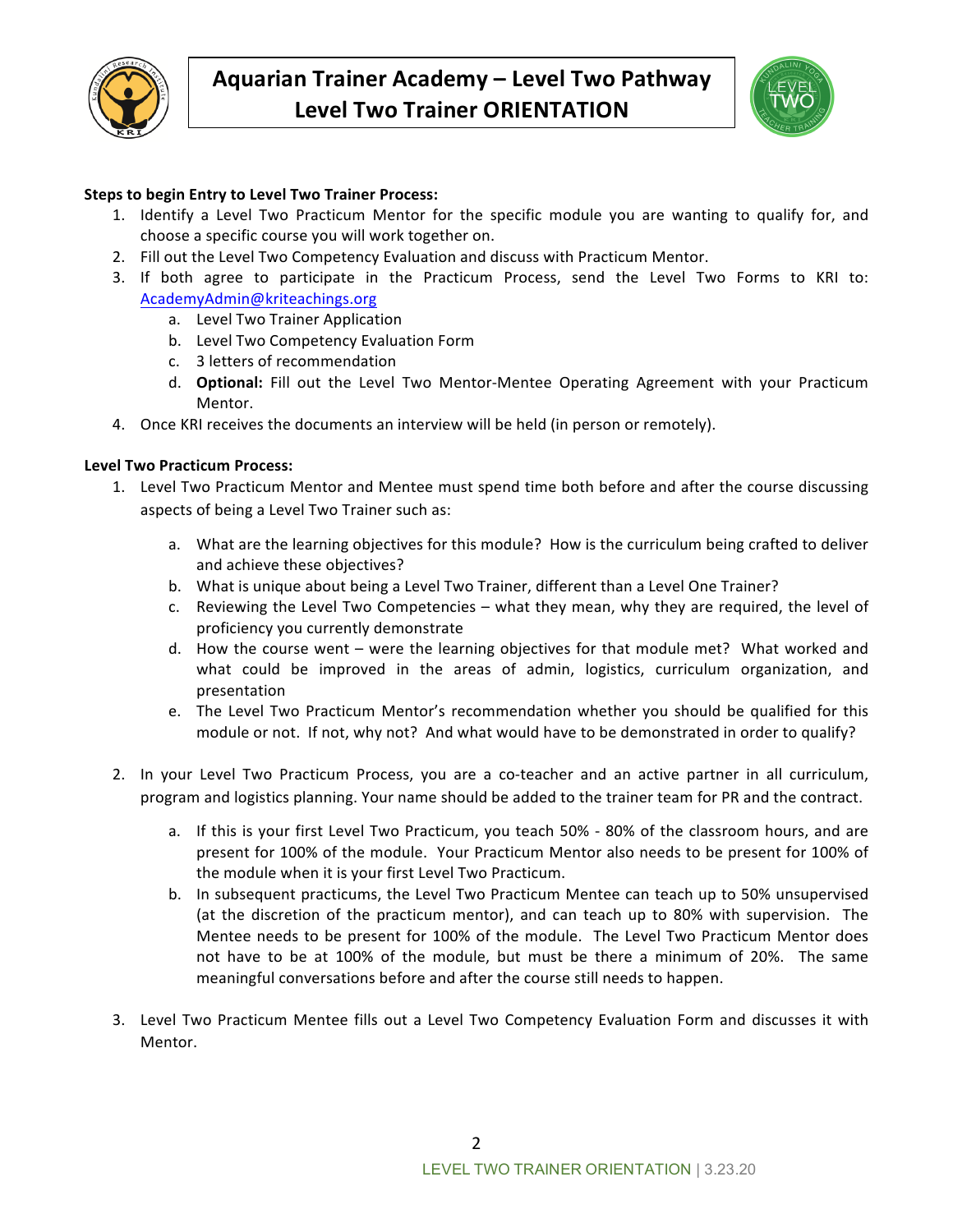



## **Level Two Practicum Completion**

The Level Two Lead Practicum Mentor will be asked to provide a written evaluation about your success after the module, and their recommendation whether or not you should be qualified for this module

- a. If your Level Two Practicum Mentor does NOT recommend you to be qualified, and you disagree with this recommendation:
	- i. Attempt to deepen the dialogue with your Level Two Practicum Mentor to see if the two of you can reach a mutual recommendation. KRI can assist by finding a neutral facilitator if requested.
	- ii. If a mutual recommendation cannot be reached, you can request an interview with two or three experienced Level Two trainers. They will discuss and review the recommendation of your Level Two Practicum Mentor and your perspective and then they will make a recommendation that will go to the Certification Committee for final approval.
- b. It is not unusual for a Mentee to participate in more than one Practicum prior to qualifying in that module. Qualifying for a Level Two module is a major accomplishment and a big responsibility (to teach up to 4 days of that module alone in future courses). It is expected that many candidates doing their first time Level Two Practicum would be asked to repeat the Level Two Practicum Process for that module, and/or asked to complete additional activities (such as sadhana recommendations, etc.) to develop any specific skills, knowledge, expertise, or competencies.
- c. If you are a Level One Lead Trainer and successfully complete the Practicums, you automatically become a Level Two Lead Trainer for any modules you are qualified for.

## **How to qualify for other Level Two Modules**

After the candidate has qualified for the first Level Two Module, they can seek qualification for subsequent modules as outlined below:

- 1. Identify a Level Two Practicum Mentor for the specific module you are wanting to qualify for, and choose a specific course you will work together on.
- 2. Follow the same Level Two Practicum Process as outlined above
- 3. Once the module is completed, Level Two Lead Practicum Mentor will be asked to provide a written evaluation about your success, and their recommendation whether or not you should be qualified for this module which they will also share with you.

## **Level Two Team Structures and Examples**

- 1. Level Two is taught by teams, with a minimum of two trainers
	- a. KRI values the team approach and the exposure to diverse training styles and approaches and our standard is that each module must be a team effort.
	- b. KRI encourages a team teaching approach where several trainers share bench time each day, rather than someone teaching some days, and then they leave and a new trainer comes in to teach other days. The students often go through intense changes, and having a continuity of trainer presence for them is important.